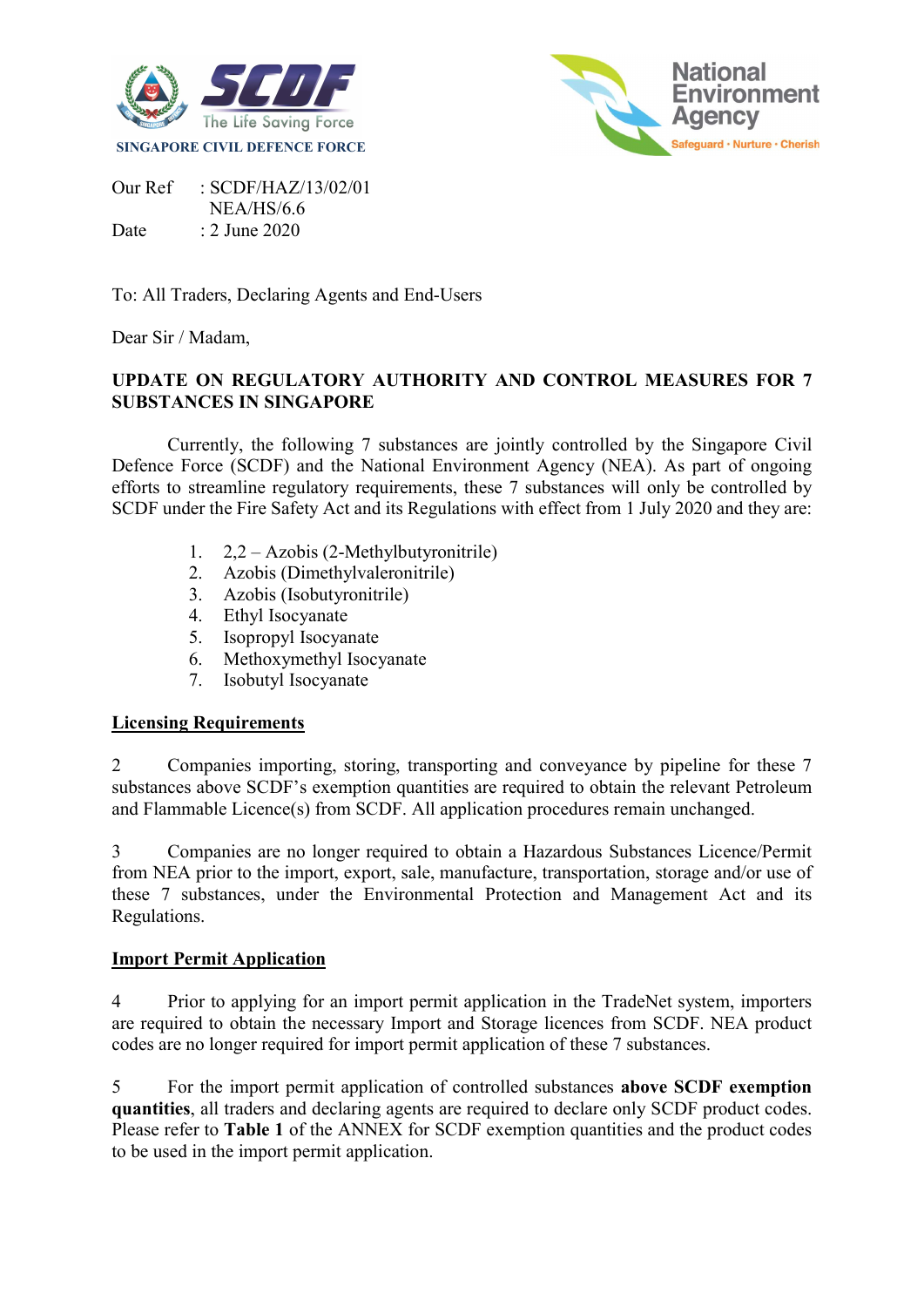



6 For the import permit application of controlled substances below SCDF exemption quantities, all traders and declaring agents are also required to declare only SCDF product codes. Please refer to Table 2 of the ANNEX for SCDF exemption quantities and the product codes to be used in the import permit application.

7 For traders and declaring agents who declare below SCDF exemption quantities, they are required to comply with fire safety requirements for the storage of these 7 substances even though a SCDF storage licence is not required.

## Export Permit Application

8 SCDF does not have licensing requirements for the export of these 7 substances, hence SCDF (import and storage) licences and product codes are not required to be declared in export permit application. NEA product codes are no longer required for export permit application of these 7 substances.

9 Should you have any enquiries, please contact:

## **SCDF**

- i) Mr Mahaintharan @ 6848 1429 or email at K\_Mahaintharan@scdf.gov.sg
- ii) Mr Muhathir @ 6848 1442 or email at Muhathir\_Mohamad@scdf.gov.sg

NEA

- i) Ms Chia Lee Leng @ 6370 1917 or email at chia lee leng@nea.gov.sg
- ii) Mr Muhammad Hilmi  $\omega$  6370 1916 or email at muhammad Hilmi nor azmi@nea.gov.sg

This is a joint message from SCDF and NEA. (This is a computer-generated circular and requires no signature.)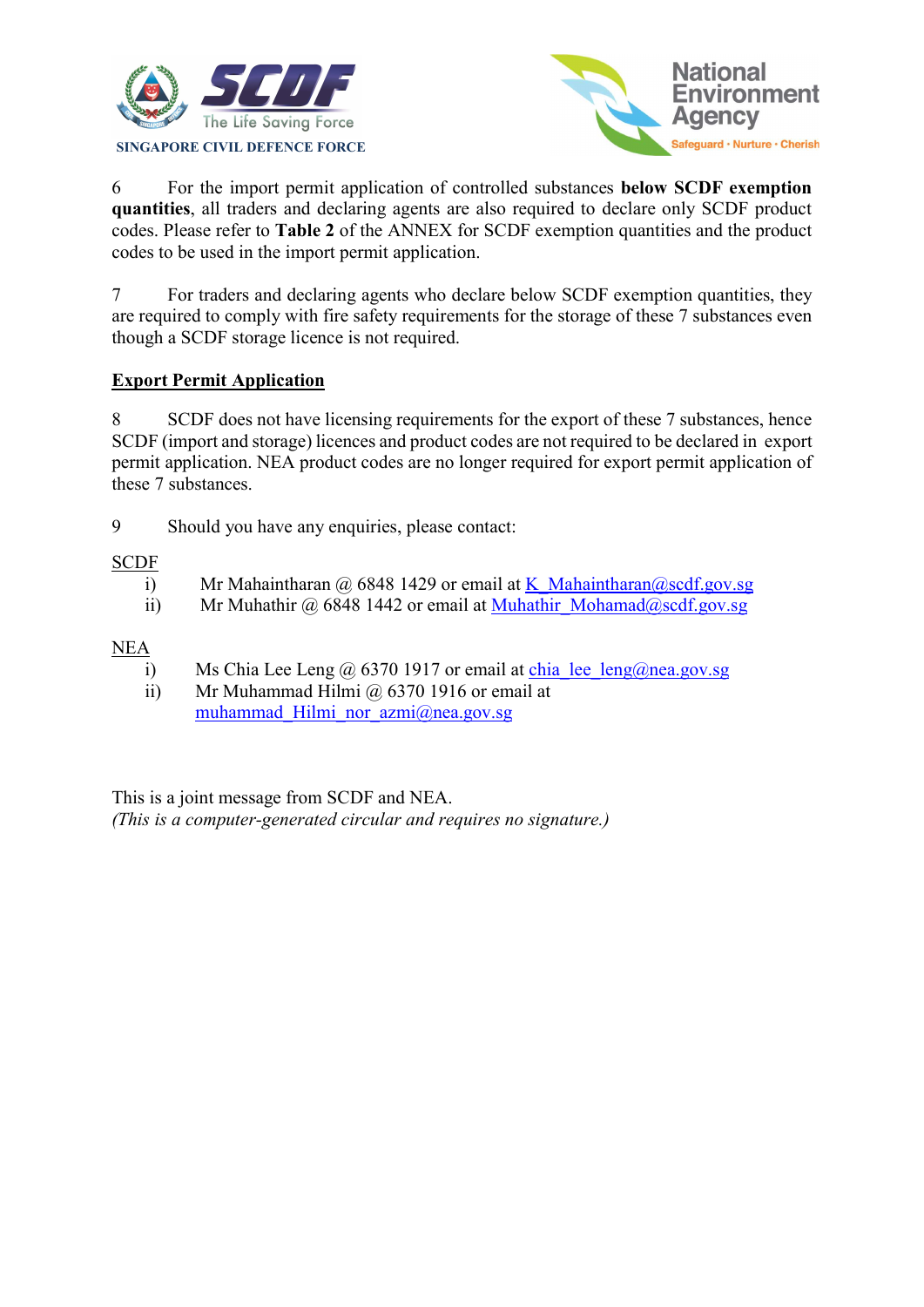



### ANNEX

| S/N            | <b>Controlled Substances</b>           | <b>SCDF</b> Exemption<br><b>Qty (Gross Weight)</b> | <b>HS Code</b> | <b>SCDF Product Code</b> |
|----------------|----------------------------------------|----------------------------------------------------|----------------|--------------------------|
|                | Ethyl isocyanate                       | 20 litres                                          | 29291090       | SCDEIC2481L1             |
| $\overline{2}$ | Isobutyl isocyanate                    | 20 litres                                          | 29291090       | SCDIBI2486L1             |
| 3              | Isopropyl isocyanate                   | 20 litres                                          | 29291090       | SCDIPI2483L1             |
| $\overline{4}$ | Methoxymethyl isocyanate               | 20 litres                                          | 29291090       | SCDMMI2605L1             |
| 5              | Azodi (methylbutyronitrile) /          | 3kg                                                | 29270090       | SCDAMB3030S2             |
|                | 2,2'-Azobis(2-methylbutyronitrile)     |                                                    |                |                          |
| 6              | Azobis (dimethylvaleronitrile) /       | $3 \text{ kg}$                                     | 29270090       | SCDADV3236S2             |
|                | 2,2'-Azobis(2,4-dimethylvaleronitrile) |                                                    |                |                          |
|                | Azobis (methylpropionitrile), Azobis-  |                                                    |                |                          |
|                | isobutyronitrile $/ 2,2$ '-            | $3 \text{ kg}$                                     | 29270090       | SCDAMP2952S2             |
|                | Azobis(isobutyronitrile)               |                                                    |                |                          |

# Table 1: SCDF Product Codes for Import Application of Controlled Substances **Above SCDF Exemption Quantity**: